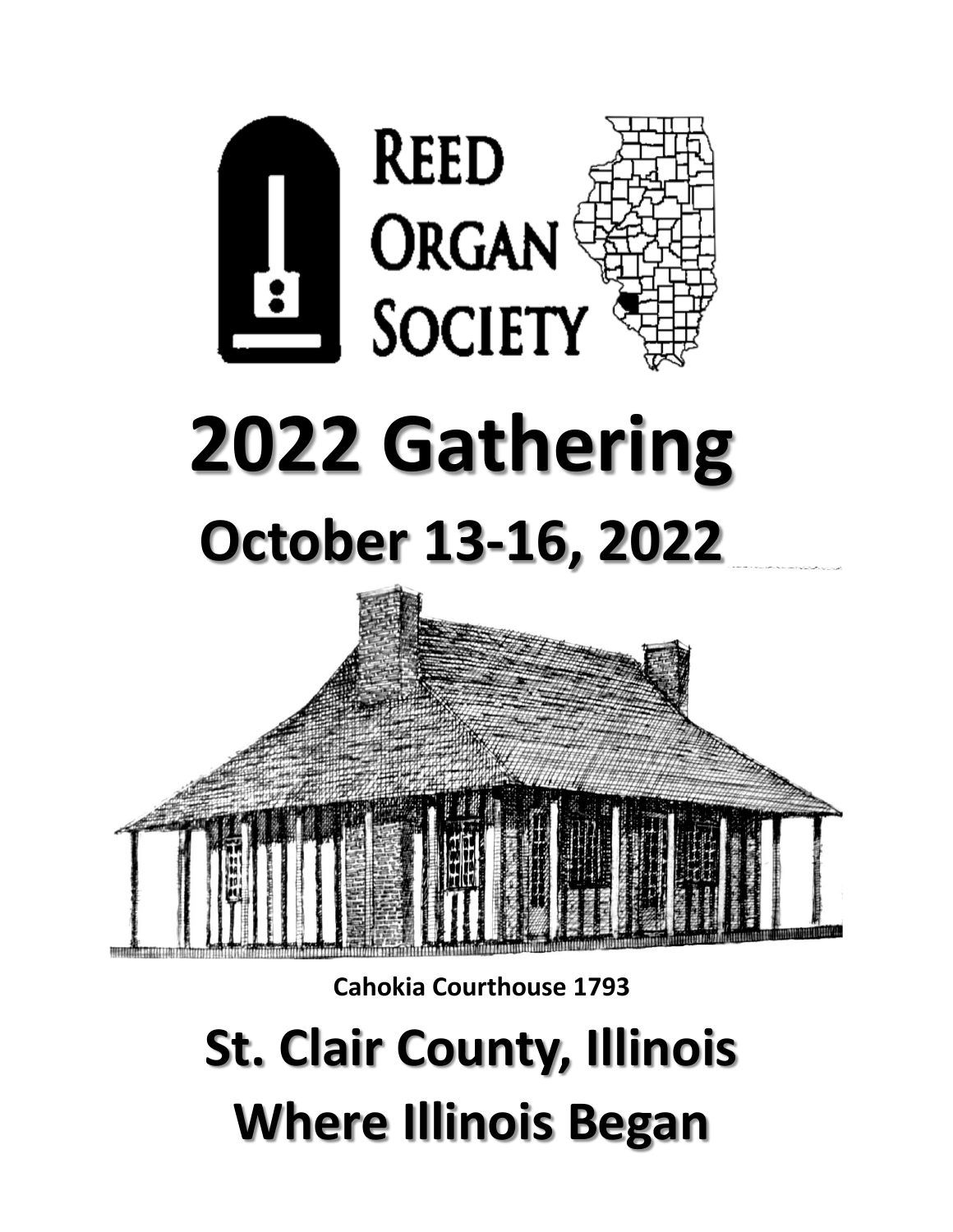## **2022 GATHERING October 13-16, 2022 St. Clair County, Illinois, USA**

*Complete this form and mail with a check or M.O. payable to* **Mardy Eisloeffel,** 

**…………………………………………………………………………………………………………………………………….**

**5108 Concordia Church Road, Belleville, IL 62226**

*or go to [www.reedsoc.org](http://www.reedsoc.org/) to register- sorry - NO PayPal for US members. Registration is not complete until payment has been made.* 

| Due to advanced planning, registration deadline is SEPTEMBER 16, 2022 |                                                                                                                   |                 |                                      |  |                                                           |  |
|-----------------------------------------------------------------------|-------------------------------------------------------------------------------------------------------------------|-----------------|--------------------------------------|--|-----------------------------------------------------------|--|
|                                                                       |                                                                                                                   |                 |                                      |  |                                                           |  |
|                                                                       | Address: ________________________________City:______________State:_____Zip:______Country:__________               |                 |                                      |  |                                                           |  |
|                                                                       |                                                                                                                   |                 |                                      |  |                                                           |  |
|                                                                       | Attendee #1 - Name as you want it to appear on your name tag:                                                     |                 |                                      |  |                                                           |  |
|                                                                       |                                                                                                                   |                 |                                      |  |                                                           |  |
|                                                                       | (FOR COUPLES ONLY - Attendee #2)--Please fill in the name of the second attendee below:                           |                 |                                      |  |                                                           |  |
|                                                                       |                                                                                                                   |                 |                                      |  |                                                           |  |
|                                                                       | ${\sf (first)} \hspace{20pt}$                                                                                     |                 |                                      |  |                                                           |  |
|                                                                       | Attendee #2 - Name as they want it to appear on their name tag:                                                   |                 |                                      |  |                                                           |  |
|                                                                       |                                                                                                                   |                 |                                      |  |                                                           |  |
|                                                                       | $(\textsf{first})$                                                                                                |                 |                                      |  |                                                           |  |
|                                                                       |                                                                                                                   |                 |                                      |  |                                                           |  |
|                                                                       | MEAL CHOICES - Please indicate any dietary restrictions, and we will do our best to accommodate you.              |                 |                                      |  |                                                           |  |
|                                                                       | Please choose a sandwich for Friday's Lunch by putting an X on the appropriate line:                              |                 |                                      |  |                                                           |  |
|                                                                       | Attendee #1 __________ (Attendee #2) _________ Tomato Bisque Soup & choice of sandwich                            |                 |                                      |  |                                                           |  |
|                                                                       | Attendee #1 _____________ (Attendee #2) _______________ Ham & Cheese                                              |                 |                                      |  |                                                           |  |
|                                                                       | Attendee #1 ___________ (Attendee #2) __________ Turkey & Cheese<br>Attendee #1 ___________ (Attendee #2) _______ |                 |                                      |  |                                                           |  |
|                                                                       |                                                                                                                   |                 |                                      |  |                                                           |  |
|                                                                       | Please indicate your choice for Friday's Dinner:                                                                  | Chicken Alfredo |                                      |  |                                                           |  |
|                                                                       | Attendee #1 __________ (Attendee #2) _______                                                                      |                 | Meatloaf with BBQ sauce or pan gravy |  |                                                           |  |
|                                                                       | Attendee #1 __________ (Attendee #2) _______<br>Attendee #1 ___________ (Attendee #2) _______                     |                 |                                      |  |                                                           |  |
|                                                                       |                                                                                                                   |                 |                                      |  |                                                           |  |
|                                                                       | Please indicate your choice for Saturday's Lunch:                                                                 |                 |                                      |  |                                                           |  |
| Attendee #1                                                           | Attendee #1 __________ (Attendee #2) _______<br>$(Att$ endee #2 $)$ _______                                       |                 | Pulled Pork Sandwich                 |  |                                                           |  |
|                                                                       |                                                                                                                   |                 |                                      |  |                                                           |  |
|                                                                       | Please indicate your choice for Saturday's Evening Banquet:                                                       |                 |                                      |  |                                                           |  |
| Attendee #1                                                           | $(Att$ endee #2 $)$ ________                                                                                      |                 |                                      |  | Chateaubriand (Sliced Beef Tenderloin) with Red Wine Demi |  |

Please contact Mardy Eisloeffel a[t Mardy.Eisloeffel2@gmail.com](mailto:Mardy.Eisloeffel2@gmail.com) or 618-606-7493 for more information.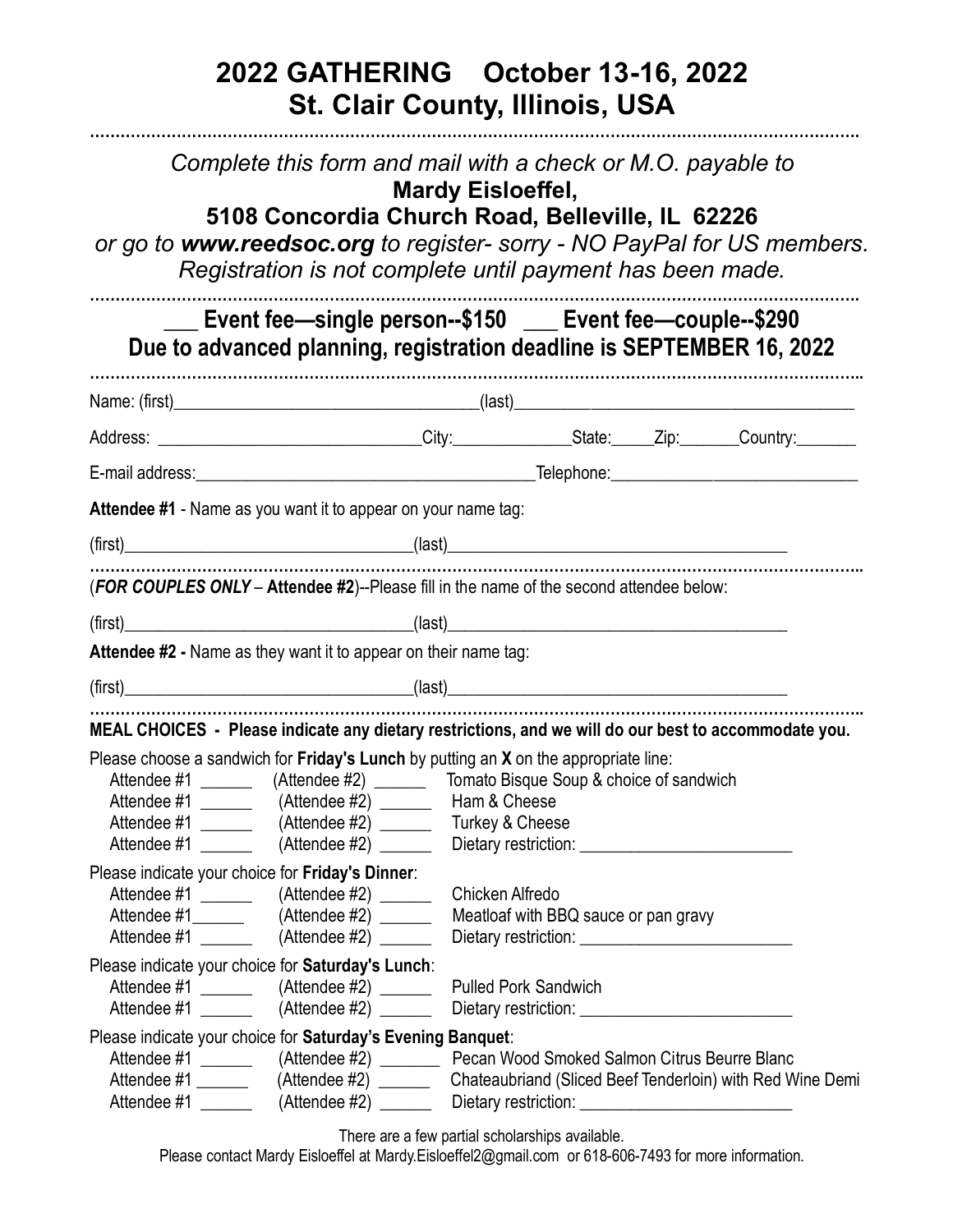### **2022 REED ORGAN SOCIETY GATHERING October 13-16, 2022 St. Clair County, Illinois, USA Tentative Schedule**

Thursday, October 13, 2022

5:00-8:00 p.m. Gather in McKinley Center at Union United Methodist Church 721 East Main Street, Belleville, Illinois, for snacks and fellowship and maybe early registration.

#### Friday, October 14, 2022

- 8:30 a.m. Gather at Union UMC McKinley Center for coffee, snacks, registration, and announcements.
	- Announcements followed by presentations, all in McKinley Center.
- 9:00-9:50 "Popular Music from the 1890s to early 1900s for the Reed Organ with Demonstrations on the Organ and Singing" by Pam and Charlie Robison
- 10:00-10:50 "Reed Organ Companies in Illinois" by Nancy Varner
- 11:00-11:50 "A ROS Website Tour to Get the Most out of Searching, and Tools Available in the Membership Portal" by Rodney Jantzi
- 12:00-12:50 p.m. Lunch in McKinley Center
- 1:00-1:50 "Sigfried Karg-Elert, His Music, and his Concept of the 'Art Harmonium'" by Mark Herr
- 2:00-2:50 "The Accordion is a Free-Reed Instrument TOO!" by Mardy Eisloeffel
- 4:00-5:00 "The Fort Wayne Organ Company and the Packard Legacy" by Charlie Robison
- 5:30 Supper in McKinley Center.
- 6:30 Tour of Union United Methodist Church and pipe organ.
- 7:00 Informal recitals in McKinley Center on "performers' choice" organs.

Saturday, October 15, 2022

8:30-10:30 a.m. Meet at St. Peter's Cathedral at 200 West Harrison Street (the largest in Illinois) where people will have an opportunity to hear & play the newly-rebuilt 3-manual pipe organ.

- 11:00-12:15 Tour of Calvary Chapel of St. Clair County, 215 South Jackson Street in Belleville. This is home to a ca. 1910 Hinners pipe organ, made in Pekin, Illinois.
- 12:30 p.m. Lunch at the Turkey Hill Grange hall, 1375 East Illinois Route 15, Belleville, IL
- 2:00 Hymn Sing at Espenschied Chapel, 317 North County Road, Mascoutah, Illinois
- 3:00 Tour of Roger Grodeon's organ collection at his home, 214 West Patterson, Mascoutah, IL, and tour of the 3-story Mascoutah Historical Museum, 306 West Main, Mascoutah.
- 6:00 Banquet in McKinley Center, Union UM Church, followed by the ROS membership meeting.

#### Sunday, October 16, 2022

|             | Possible morning activities for you may include traditional worship at Union United |
|-------------|-------------------------------------------------------------------------------------|
|             | Methodist Church sanctuary at 9:00 a.m. or contemporary worship in the Union UM     |
|             | Chapel at 11:15 a.m., or any other local church of your choosing.                   |
|             | Lunch will be on your own, with a list of local restaurants provided.               |
| $2:00$ p.m. | Formal ROS concert in the Union UM Church sanctuary.                                |
|             | A reception will follow in McKinley Center.                                         |

*Media Table: Members may bring items for sale to the media table in the McKinley Center. Items must be labeled with the seller's name and price. The table will be open during breaks on Thursday, Friday, & Saturday. All unsold items need to be picked up by Saturday evening. Contact Charlie Robison with questions. Plenty of space is available!*